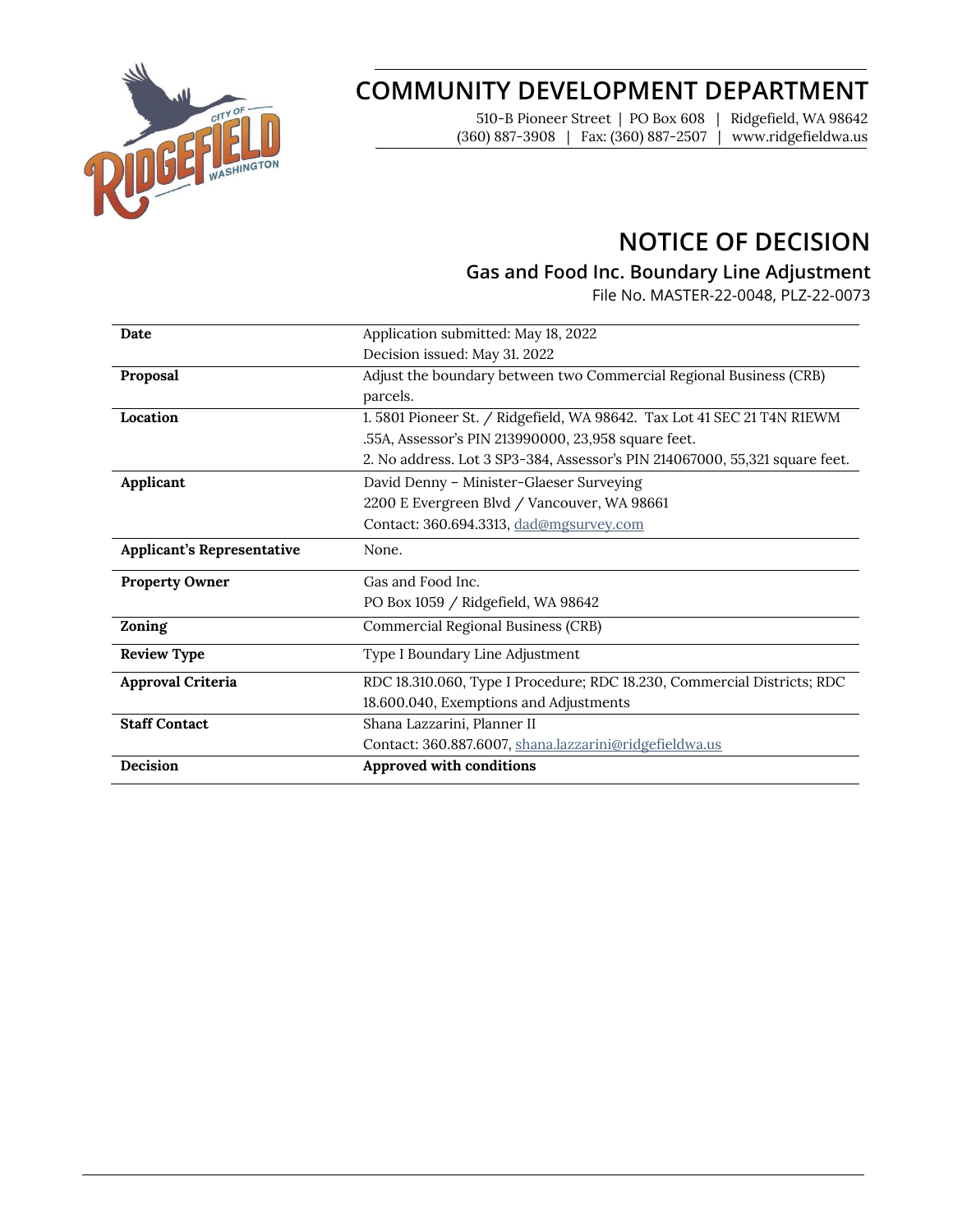### **I. PROPOSAL**

The applicant seeks to adjust the boundary between two adjacent parcels. The subject parcels are Assessor's PIN 213990000 (Tax Lot 41) and Assessor's PIN 214067000 (Lot 3 SP3-384). Lot 3 is undeveloped, and Tax Lot 41 has an existing service station located on the site. The purpose of the adjustment is to increase the lot area of Tax Lot 41.



Figure 1. Existing and proposed boundary lines.

### **II. FINDINGS**

An application for a boundary line adjustment shall demonstrate that the requested adjustment complies with the review criteria in the Ridgefield Development Code (RDC), Section 18.600.040.B. The criteria are identified in under Sections A and B below.

*A. The Planning Director must determine that the requested boundary line adjustment complies with the minimum lot area and dimensional requirements of the zoning district, provides access to a public right-ofway, and satisfies the applicable requirements in the city engineering standards.*

#### **Findings**

In the Commercial Regional Business (CRB) zone, the minimum lot area is 10,000 square feet with a minimum lot width of 50 feet. The existing and proposed lot dimensions are:

|                                    | Lot Area (sq. ft.) | Lot Width (ft.) |
|------------------------------------|--------------------|-----------------|
| Existing Tax Lot 41 (213990000)    | 23,799             | 170             |
| Proposed Tax Lot 41 (213990000)    | 38,885             | 197.66          |
| Existing Lot 3 SP3-384 (214067000) | 54,963             | 110.86          |
| Proposed Lot 3 SP3-384 (214067000) | 39,877             | 83.2            |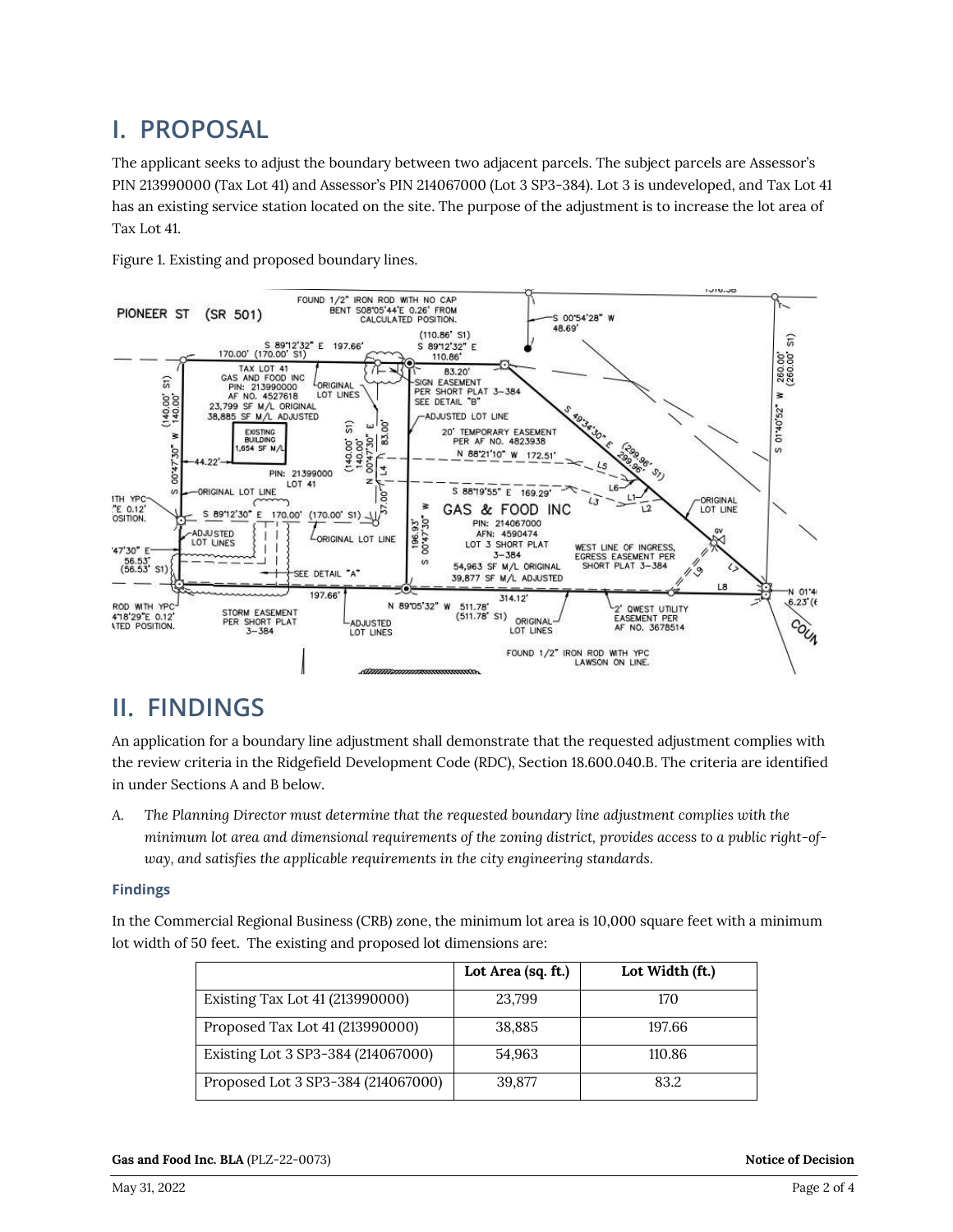The proposed adjustment will modify the boundary between Tax Lot 41 and Lot 3 SP3-384 to create additional lot area for Tax Lot 41 on the south and east portions of the lot while decreasing the lot area of the western portion of Lot 3 SP3-384. Both the existing and proposed lot sizes are above the minimum required lot area and width for the CRB zone. No lots will be created or removed. Access will continue to be provided from Pioneer Street (SR 501) and S Timm Road.

*B. The City Engineer must determine that the requested boundary line adjustment does not interfere with planned right-of-way improvements, public facility easements, or capital facilities identified within the Ridgefield Capital Facility Plan.*

#### **Findings**

The City Engineer determined that the proposed adjustment does not interfere with planned right-of-way improvements, public facility easements, or capital facilities identified within the Capital Facility Plan.

### **III. DECISION & CONDITIONS OF APPROVAL**

The City of Ridgefield, after review and consideration of the application materials and applicable approval criteria, grants **APPROVAL** of the proposed Gas and Food Inc. boundary line adjustment subject to compliance with the following conditions of approval:

#### A. General Conditions

- 1. Any deed executed to effectuate this boundary line adjustment shall include any existing easements for access, ingress or egress, and utilities on or across the subject parcels.
- 2. The owner or owners of the subject legal lots of record shall place a notarized signature either on the survey document or on a separately prepared document attached thereto and recorded with the survey stating that it is the free will and desire of the owner(s) to revise the boundaries of the affected parcels.
- 3. The applicant shall record the boundary line adjustment survey and legal descriptions for the adjustments at the Clark County Auditor's Office. After recording, the applicant shall submit one (1) hard copy and an electronic version of the recorded boundary line adjustment survey, along with any other recorded documents to the City of Ridgefield Community Development Department. Failure to submit this information may prevent the Community Development Department from issuing future development review or building permit review for the involved properties.
- 4. This decision shall expire three (3) years from the date of the approval unless the boundary line adjustment survey is recorded and the applicant provides copies of the recorded survey to the City.

#### **Reviewed by:**

Shana Lazzarini, Planner II

**Signed:** 

Clane fust

Claire Lust, Community Development Director Date: May 31, 2022